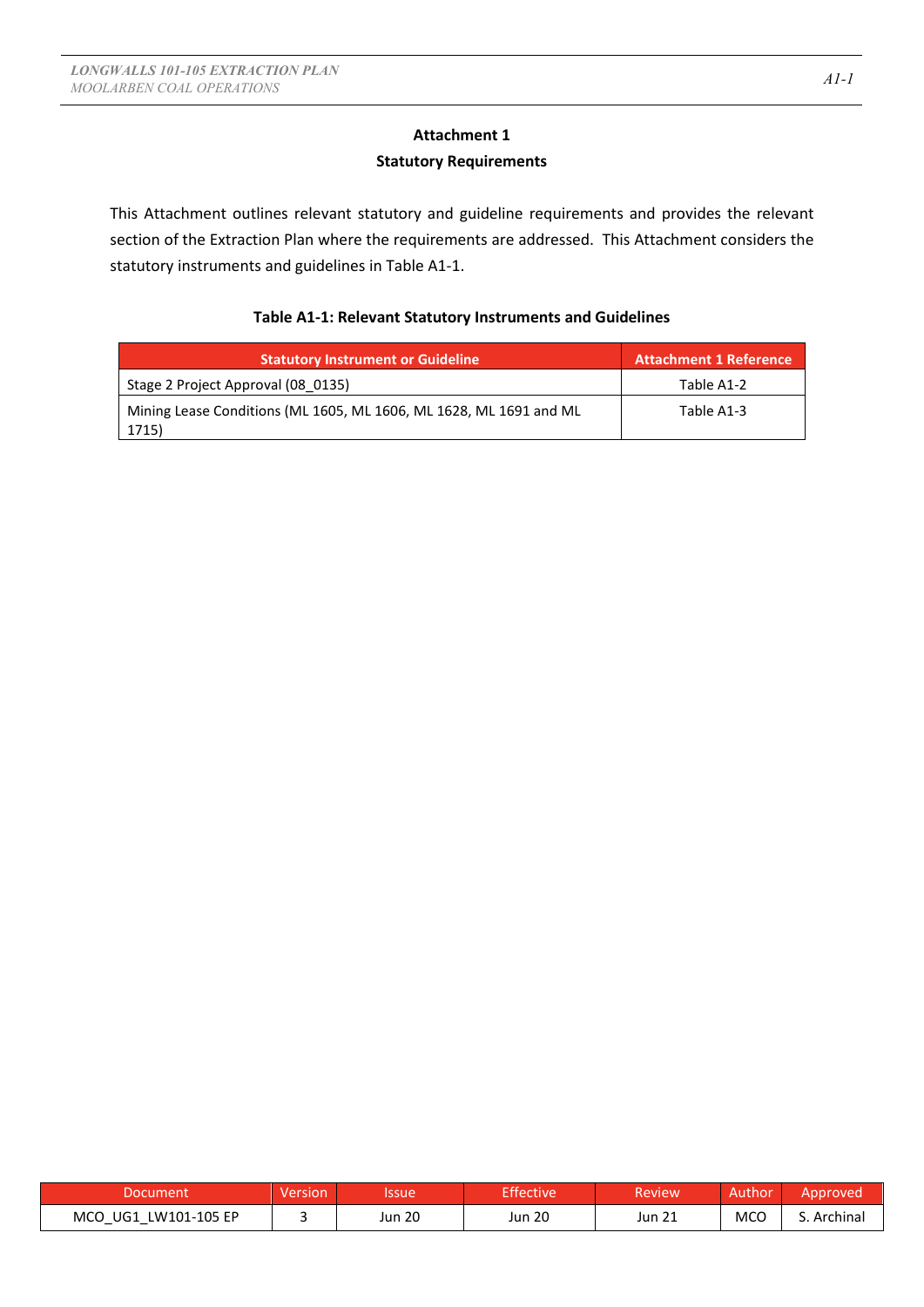| <b>Condition</b><br><b>Number</b> |                                                                                                                                                                                                                                                                                                                                                                      | <b>Condition</b>                                                                        | <b>Document Reference/Comment</b>                                                              |
|-----------------------------------|----------------------------------------------------------------------------------------------------------------------------------------------------------------------------------------------------------------------------------------------------------------------------------------------------------------------------------------------------------------------|-----------------------------------------------------------------------------------------|------------------------------------------------------------------------------------------------|
|                                   | Performance Measures - Natural and Heritage Features                                                                                                                                                                                                                                                                                                                 |                                                                                         |                                                                                                |
| Condition 1,<br>Schedule 4        | performance measures in Table 18, to the satisfaction of the Secretary.                                                                                                                                                                                                                                                                                              | The Proponent shall ensure that the project does not cause any exceedances of the       | This Extraction Plan has been developed to meet the subsidence<br>impact performance measures. |
|                                   | Table 18: Subsidence Impact Performance Measures                                                                                                                                                                                                                                                                                                                     |                                                                                         |                                                                                                |
|                                   | <b>Water Resources</b>                                                                                                                                                                                                                                                                                                                                               |                                                                                         | Section 3.1 and Appendix A.                                                                    |
|                                   | Drainage Lines (DL1 - DL7)                                                                                                                                                                                                                                                                                                                                           | No greater subsidence impacts or environmental<br>consequences than predicted in the EA |                                                                                                |
|                                   | Land<br>Cliffs C7, C9 and C10<br>Negligible environmental consequences (that is<br>occasional rockfalls, displacement or dislodgement of<br>boulders or slabs or fracturing, that in total do not<br>impact more than 0.5% of the total face of such cliffs<br>within any longwall mining domain)                                                                    |                                                                                         | Section 3.1 and Appendix B.                                                                    |
|                                   |                                                                                                                                                                                                                                                                                                                                                                      |                                                                                         |                                                                                                |
|                                   | Other cliffs                                                                                                                                                                                                                                                                                                                                                         | No greater subsidence impacts or environmental<br>consequences than predicted in the EA |                                                                                                |
|                                   | Minor cliffs<br>Minor environmental consequences (that is, occasional<br>rockfalls, displacement of or dislodgment of boulders<br>Rock face features<br>or slabs, or fracturing, that in total do not impact more<br><b>Steep Slopes</b><br>than 5% of the total face area of each such type of<br>feature within any longwall mining domain)<br><b>Biodiversity</b> |                                                                                         |                                                                                                |
|                                   |                                                                                                                                                                                                                                                                                                                                                                      |                                                                                         | Section 3.1 and Appendix C.                                                                    |
|                                   | Threatened species, threatened<br>populations, or endangered ecological<br>communities                                                                                                                                                                                                                                                                               | Negligible subsidence impacts or environmental<br>consequences                          |                                                                                                |

| Document                                                                                       | <b>Version</b> | lssue'           | <b>Effective</b>        | <b>Review</b>          | Author     | Approved    |
|------------------------------------------------------------------------------------------------|----------------|------------------|-------------------------|------------------------|------------|-------------|
| LW101-105 EP<br><b>MCO</b><br>UG1<br>$\overline{\phantom{0}}$<br>$\overline{\phantom{0}}$<br>- |                | $\sim$<br>Jun 20 | $\sim$ $\sim$<br>Jun 20 | $\mathbf{A}$<br>Jun 21 | <b>MCO</b> | S. Archinal |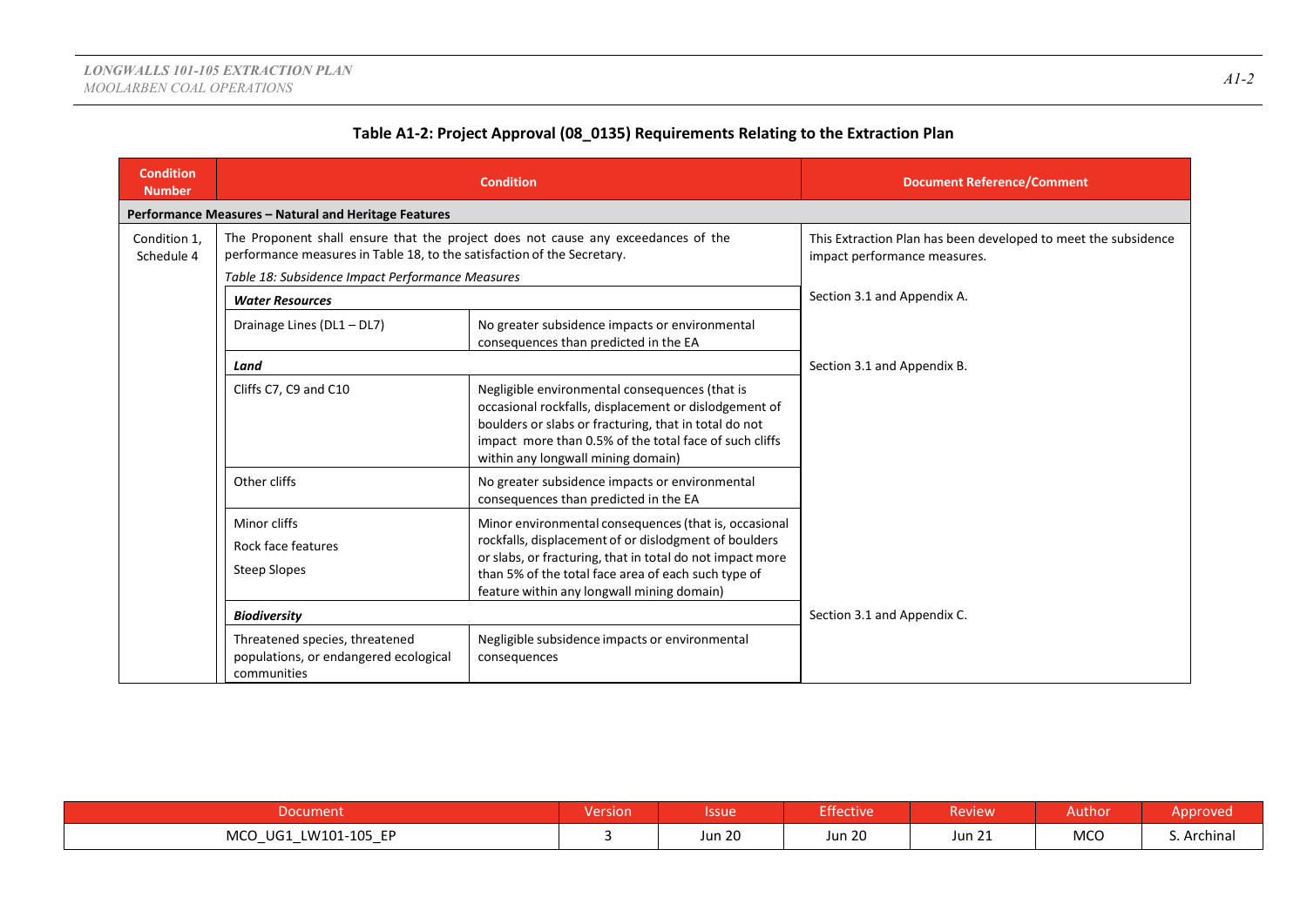| <b>Condition</b><br><b>Number</b>                                                                                  |                                                                                                                                                                                                                                                             | <b>Condition</b>                                                                                 | <b>Document Reference/Comment</b> |
|--------------------------------------------------------------------------------------------------------------------|-------------------------------------------------------------------------------------------------------------------------------------------------------------------------------------------------------------------------------------------------------------|--------------------------------------------------------------------------------------------------|-----------------------------------|
|                                                                                                                    | Performance Measures - Natural and Heritage Land (Continued)                                                                                                                                                                                                |                                                                                                  |                                   |
| Condition 1,                                                                                                       | <b>Heritage Sites</b>                                                                                                                                                                                                                                       |                                                                                                  | Section 3.1 and Appendix D.       |
| Schedule 4<br>(Cont.)                                                                                              | Aboriginal heritage site S2MC 236<br>(AHIMS No.s 36-3-0016 and 36-3-0134)                                                                                                                                                                                   | Negligible subsidence impacts or environmental<br>consequences                                   |                                   |
| No greater subsidence impacts or environmental<br>Historic heritage sites<br>consequences than predicted in the EA |                                                                                                                                                                                                                                                             |                                                                                                  |                                   |
|                                                                                                                    | <b>Mine workings</b>                                                                                                                                                                                                                                        | Section 1.6.                                                                                     |                                   |
|                                                                                                                    | To remain long-term stable and non-subsiding<br>First workings under an approved<br>Extraction Plan beneath any feature<br>where performance measures in this<br>table require negligible subsidence<br>impacts or negligible environmental<br>consequences |                                                                                                  |                                   |
|                                                                                                                    | Second workings                                                                                                                                                                                                                                             | To be carried out only in accordance with an approved<br><b>Extraction Plan</b>                  |                                   |
| <b>Offsets</b>                                                                                                     |                                                                                                                                                                                                                                                             |                                                                                                  |                                   |
| Condition 2,                                                                                                       |                                                                                                                                                                                                                                                             | If the Proponent exceeds the performance measures in Table 18 and the Secretary determines that: | Section 4.                        |
| Schedule 4                                                                                                         | (a)                                                                                                                                                                                                                                                         | it is not reasonable or feasible to remediate the impact or environmental consequence; or        |                                   |
|                                                                                                                    | (b)<br>the impact or environmental consequence;                                                                                                                                                                                                             | remediation measures implemented by the Proponent have failed to satisfactorily remediate        |                                   |
|                                                                                                                    | environmental consequence, to the satisfaction of the Secretary.                                                                                                                                                                                            | then the Proponent shall provide a suitable offset to compensate for the impact or               |                                   |

| <b>Document</b>                                                                           | .<br>Version | <b>Issue</b>  | Effective     | <b>Review</b>          | Authon     | Approved |
|-------------------------------------------------------------------------------------------|--------------|---------------|---------------|------------------------|------------|----------|
| <b>MCO</b><br>LW101-105 EP<br>UG1<br>$\overline{\phantom{0}}$<br>$\overline{\phantom{0}}$ |              | <b>Jun 20</b> | <b>Jun 20</b> | $^{\circ}$ 1<br>Jun 21 | <b>MCO</b> | Archinal |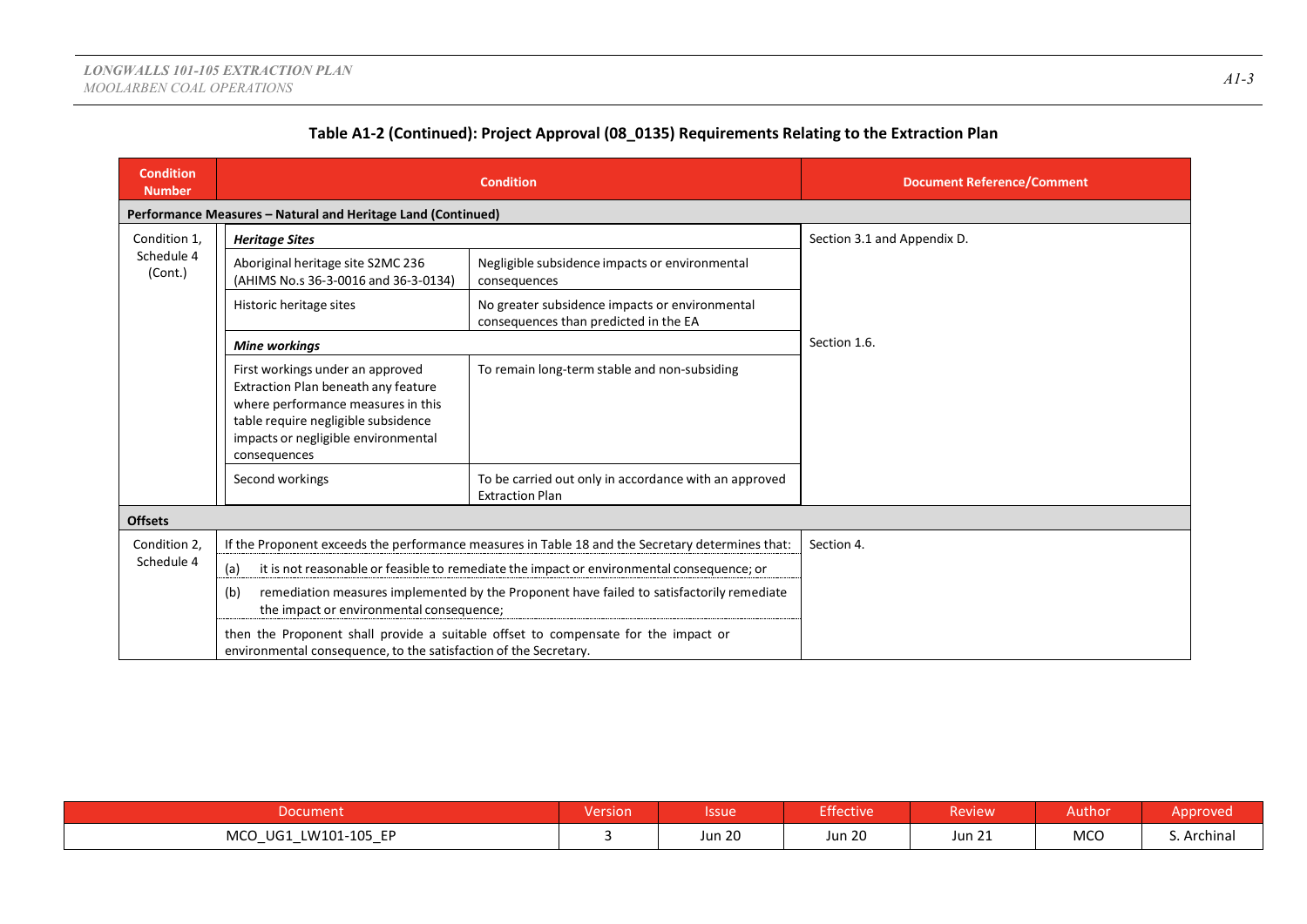| <b>Condition</b><br><b>Number</b>  |                                                                                                                                              | <b>Condition</b>                                                                                                  | <b>Document Reference/Comment</b>                                                              |
|------------------------------------|----------------------------------------------------------------------------------------------------------------------------------------------|-------------------------------------------------------------------------------------------------------------------|------------------------------------------------------------------------------------------------|
|                                    | <b>Performance Measures - Built Features</b>                                                                                                 |                                                                                                                   |                                                                                                |
| Condition 3,<br>Schedule 4         | performance measures in Table 19, to the satisfaction of the Secretary.<br>Table 19: Subsidence Impact Performance Measures - Built Features | The Proponent shall ensure that the project does not cause any exceedances of the                                 | This Extraction Plan has been developed to meet the subsidence<br>impact performance measures. |
|                                    | Key public infrastructure:                                                                                                                   |                                                                                                                   | Section 3.2 and Appendix E.                                                                    |
|                                    | Gulgong-Sandy Hollow Railway Line                                                                                                            | Always safe and serviceable.                                                                                      |                                                                                                |
|                                    | Ulan-Wollar Road<br>Damage that does not affect safety or serviceability<br>must be fully repairable, and must be fully repaired.            |                                                                                                                   |                                                                                                |
|                                    | Other infrastructure:                                                                                                                        | Section 3.2 and Appendix E.                                                                                       |                                                                                                |
|                                    | Murragamba Road<br>Always safe.                                                                                                              |                                                                                                                   |                                                                                                |
| Low voltage electricity power line |                                                                                                                                              | Serviceability should be maintained wherever<br>practicable. Loss of serviceability must be fully<br>compensated. |                                                                                                |
|                                    |                                                                                                                                              | Damage must be fully repairable, and must be fully<br>repaired or else replaced or fully compensated.             |                                                                                                |
|                                    | Telecommunication cable<br>Fibre-optic cable<br>Murragamba Trig Station                                                                      | Serviceability should be maintained wherever<br>practicable. Loss of serviceability must be fully<br>compensated. |                                                                                                |
|                                    |                                                                                                                                              | Damage must be fully repairable, and must be fully<br>repaired or else replaced or fully compensated.             |                                                                                                |
|                                    | Other built features and improvements,<br>including fences                                                                                   | Serviceability should be maintained wherever<br>practicable. Loss of serviceability must be fully<br>compensated. |                                                                                                |
|                                    |                                                                                                                                              | Damage must be fully repairable, and must be fully<br>repaired or else replaced or fully compensated.             |                                                                                                |
|                                    | <b>Public Safety</b>                                                                                                                         |                                                                                                                   | Section 3.2 and Appendix F.                                                                    |
|                                    | Public safety                                                                                                                                | Negligible additional risk                                                                                        |                                                                                                |

| Document                                            | <b>Version</b> | <b>Issue</b>  | Effective                      | <b>Review</b>    | Author      | Approved    |
|-----------------------------------------------------|----------------|---------------|--------------------------------|------------------|-------------|-------------|
| LW101-105 EP<br>MCO UG1<br>$\overline{\phantom{0}}$ |                | <b>Jun 20</b> | $\sim$ $\sim$<br><b>Jun 20</b> | $\sim$<br>Jun 21 | MCO<br>$ -$ | S. Archinal |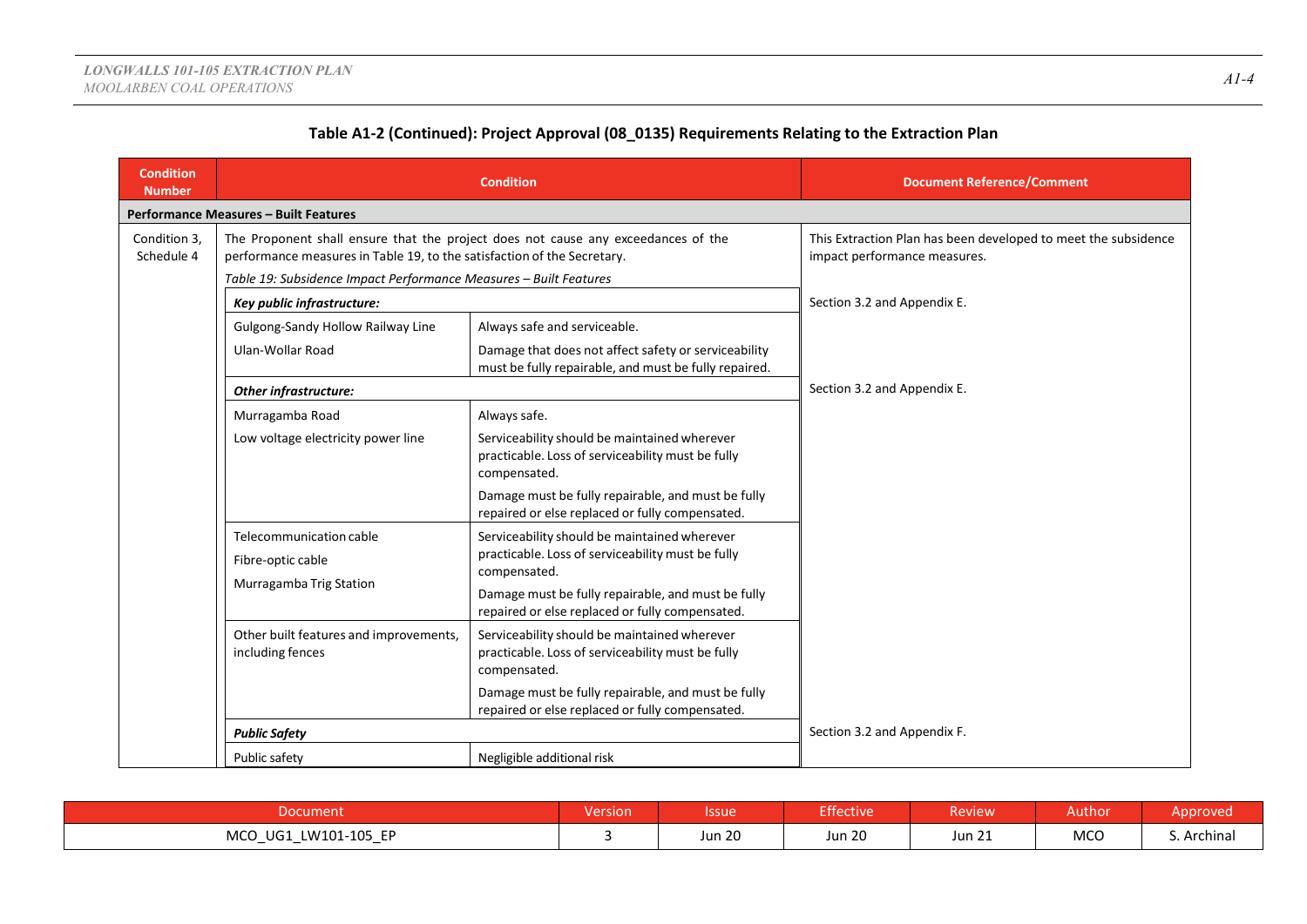| <b>Condition</b><br><b>Number</b> | <b>Condition</b>                                                                                                                                                                                                                                                                                                                                                                    | <b>Document Reference/Comment</b>                                                          |
|-----------------------------------|-------------------------------------------------------------------------------------------------------------------------------------------------------------------------------------------------------------------------------------------------------------------------------------------------------------------------------------------------------------------------------------|--------------------------------------------------------------------------------------------|
|                                   | Performance Measures - Built Features (Continued)                                                                                                                                                                                                                                                                                                                                   |                                                                                            |
| Condition 4,<br>Schedule 4        | Any dispute between the Proponent and the owner of any built feature over the interpretation,<br>application or implementation of the performance measures in Table 19 is to be settled by the<br>Secretary, following consultation with the Secretary Industry. Any decision by the Secretary shall<br>be final and not subject to further dispute resolution under this approval. | All built features are to be managed in accordance with Section<br>3.2 and the Appendix E. |
| <b>Extraction Plan</b>            |                                                                                                                                                                                                                                                                                                                                                                                     |                                                                                            |
| Condition 5,<br>Schedule 4        | The Proponent shall prepare and implement an Extraction Plan for all second workings on site to<br>the satisfaction of the Secretary. Each extraction plan must:                                                                                                                                                                                                                    |                                                                                            |
|                                   | be prepared by suitably qualified and experienced persons whose appointment has been<br>(a)<br>endorsed by the Secretary;                                                                                                                                                                                                                                                           | Section 1.2 and Attachment 2.                                                              |
|                                   | be approved by the Secretary before the Proponent carries out any of the second<br>(b)<br>workings covered by the plan;                                                                                                                                                                                                                                                             | This application.                                                                          |
|                                   | include detailed plans of existing and proposed first and second workings and any associated<br>(c)<br>surface development;                                                                                                                                                                                                                                                         | Section 1.4.                                                                               |
|                                   | include detailed performance indicators for each of the performance measures in Tables 18<br>(d)<br>and 19;                                                                                                                                                                                                                                                                         | Section 3 and Appendices A to F.                                                           |
|                                   | provide revised predictions of the potential subsidence effects, subsidence impacts and<br>(e)<br>environmental consequences of the proposed second workings, incorporating any relevant<br>information obtained since this approval;                                                                                                                                               | Section 2.1 and Technical Reports 1 to 5.                                                  |
|                                   | describe the measures that would be implemented to ensure compliance with the<br>(f)<br>performance measures in Tables 18 and 19, and manage or remediate any impacts and/or<br>environmental consequences;                                                                                                                                                                         | Section 3 and Appendices A to G.                                                           |

| Document                                                      | Version | lssue         | Effective     | Review <sup>1</sup> | Author     | Approved    |
|---------------------------------------------------------------|---------|---------------|---------------|---------------------|------------|-------------|
| <b>MCO</b><br>LW101-105 EP<br>UG1<br>$\overline{\phantom{0}}$ |         | <b>Jun 20</b> | <b>Jun 20</b> | <b>Jun 21</b>       | <b>MCO</b> | S. Archinal |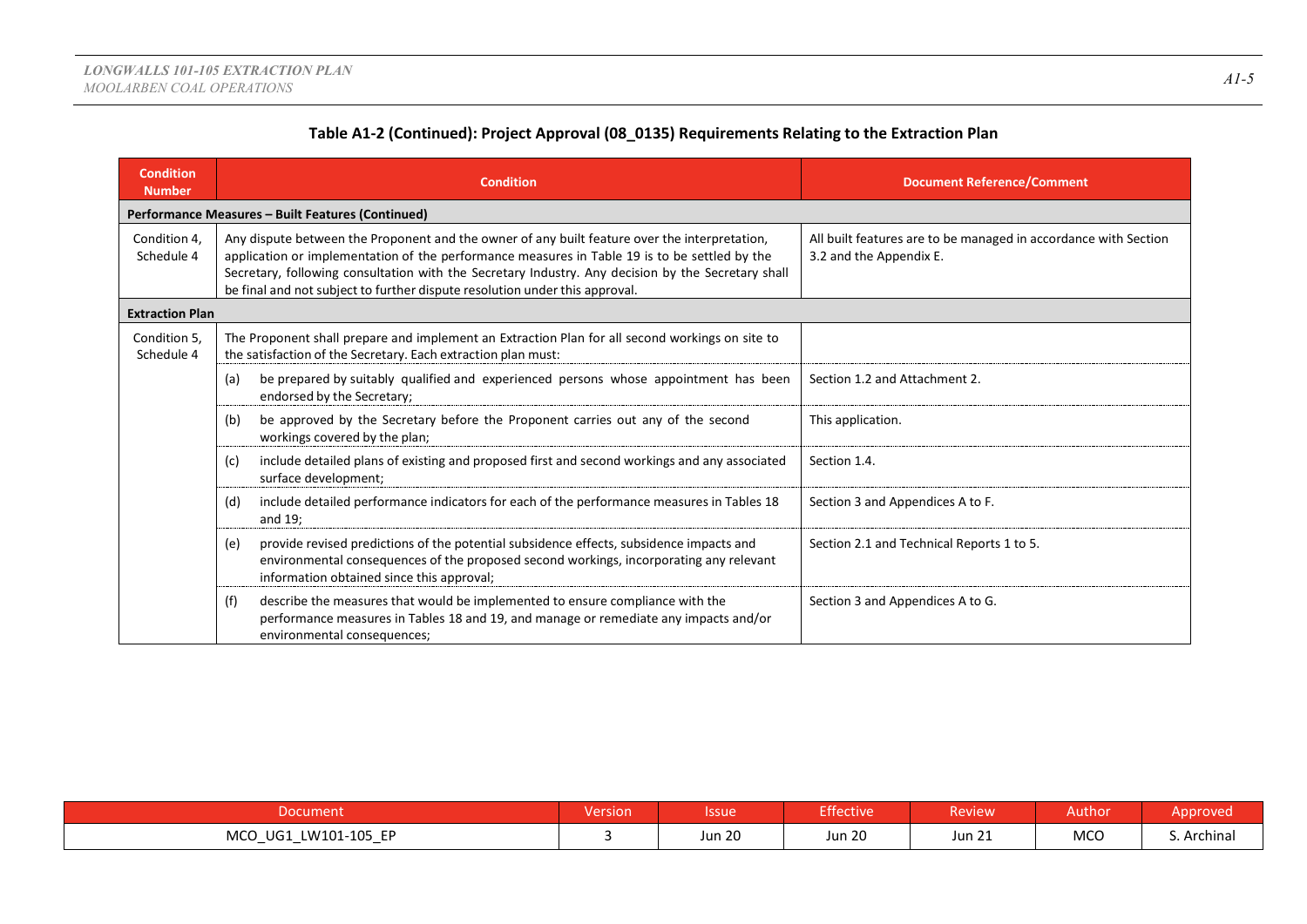| <b>Condition</b><br><b>Number</b>     | <b>Condition</b>                                                                                                                                                                                                                                                                                                                                                                                                   | <b>Document Reference/Comment</b> |
|---------------------------------------|--------------------------------------------------------------------------------------------------------------------------------------------------------------------------------------------------------------------------------------------------------------------------------------------------------------------------------------------------------------------------------------------------------------------|-----------------------------------|
| <b>Extraction Plan (Continued)</b>    |                                                                                                                                                                                                                                                                                                                                                                                                                    |                                   |
| Condition 5,<br>Schedule 4<br>(Cont.) | include a Built Features Management Plan, which has been prepared in consultation with<br>(g)<br>DRG and the owners of affected public infrastructure, to manage the potential subsidence<br>impacts and/or environmental consequences of the proposed second workings, and which:                                                                                                                                 | Section 3.2 and Appendix E.       |
|                                       | addresses in appropriate detail all items of key public infrastructure and other public<br>infrastructure and all classes of other built features;                                                                                                                                                                                                                                                                 |                                   |
|                                       | has been prepared following appropriate consultation with the owner/s of potentially<br>٠<br>affected feature/s;                                                                                                                                                                                                                                                                                                   |                                   |
|                                       | recommends appropriate remedial measures and includes commitments to mitigate,<br>repair, replace or compensate all predicted impacts on potentially affected built features<br>in a timely manner; and                                                                                                                                                                                                            |                                   |
|                                       | in the case of all key public infrastructure, and other public infrastructure except roads,<br>$\bullet$<br>trails and associated structures, reports external auditing for compliance with ISO 31000<br>(or alternative standard agreed with the infrastructure owner) and provides for annual<br>auditing of compliance and effectiveness during extraction of longwalls which may impact<br>the infrastructure; |                                   |
|                                       | include a Water Management Plan, which has been prepared in consultation with EPA and<br>(h)<br>Dol Lands and Water, which provides for the management of the potential impacts<br>and/or environmental consequences of the proposed second workings on watercourses and<br>aquifers, including:                                                                                                                   | Section 3.1 and Appendix A.       |
|                                       | surface and groundwater impact assessment criteria, including trigger levels for<br>$\bullet$<br>investigating any potentially adverse impacts on water resources or water quality;                                                                                                                                                                                                                                |                                   |
|                                       | a program to monitor and report stream flows, assess any changes resulting from<br>subsidence impacts and remediate and improve stream stability;                                                                                                                                                                                                                                                                  |                                   |
|                                       | a program to monitor and report groundwater inflows to underground workings;                                                                                                                                                                                                                                                                                                                                       |                                   |
|                                       | a program to predict, manage and monitor impacts on groundwater bores on<br>privately-owned land;                                                                                                                                                                                                                                                                                                                  |                                   |

|                                                                     | <b>Yersion</b> | lssue                   | <b>Effective</b> | <b>Review</b>    | Author     |          |
|---------------------------------------------------------------------|----------------|-------------------------|------------------|------------------|------------|----------|
| LW101-105 EP<br><b>MCO</b><br>UG1<br>__<br>$\overline{\phantom{a}}$ |                | $\sim$ $\sim$<br>Jun 20 | <b>Jun 20</b>    | $\sim$<br>Jun 21 | <b>MCO</b> | Archinal |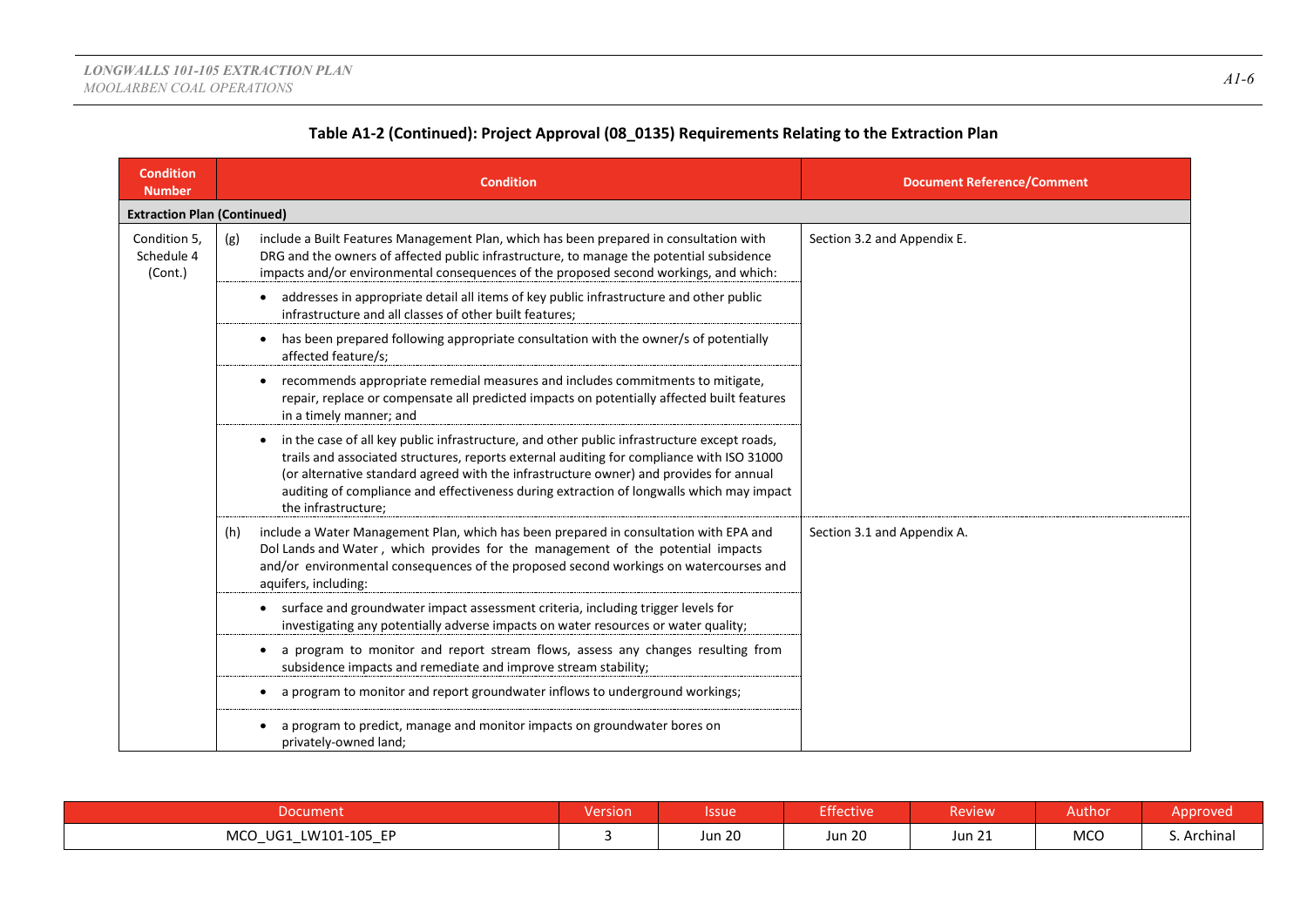| <b>Condition</b><br><b>Number</b>     |     | <b>Condition</b>                                                                                                                                                                                                                                                                                                                                                                                                                                                                                                                                | <b>Document Reference/Comment</b> |
|---------------------------------------|-----|-------------------------------------------------------------------------------------------------------------------------------------------------------------------------------------------------------------------------------------------------------------------------------------------------------------------------------------------------------------------------------------------------------------------------------------------------------------------------------------------------------------------------------------------------|-----------------------------------|
| <b>Extraction Plan (Continued)</b>    |     |                                                                                                                                                                                                                                                                                                                                                                                                                                                                                                                                                 |                                   |
| Condition 5,<br>Schedule 4<br>(Cont.) |     | a program to:<br>confirm the location and saturated extent of the palaeochannel adjacent to the<br>extents of underground 1 second workings, including drilling of additional<br>investigation bores;<br>validate, and if necessary revise, the groundwater model for the palaeochannel; and<br>monitor and report on the groundwater impacts of underground 1 second workings<br>on the palaeochannel; and a program to monitor and report on the predicted<br>groundwater impacts on the paleochannel adjacent to underground 1 boundary; and | Appendix A.                       |
|                                       | (i) | include a Biodiversity Management Plan, which has been prepared in consultation with OEH,<br>which provides for the management of the potential impacts and/or environmental<br>consequences of the proposed second workings on aquatic and terrestrial flora and fauna,<br>with a specific focus on threatened species, populations and their habitats; endangered<br>ecological communities; and water dependent ecosystems;                                                                                                                  | Section 3.1 and Appendix C.       |
|                                       | (j) | include a Land Management Plan, which has been prepared in consultation with any affected<br>public authorities, to manage the potential impacts and/or environmental consequences of<br>the proposed second workings on land in general;                                                                                                                                                                                                                                                                                                       | Section 3.1 and Appendix B.       |
|                                       | (k) | include a Heritage Management Plan, which has been prepared in consultation with OEH and<br>relevant stakeholders for both Aboriginal and historic heritage, to manage the potential<br>environmental consequences of the proposed second workings on both Aboriginal and non-<br>Aboriginal heritage items, and reflects all requirements under conditions 41-46 of Schedule 3;                                                                                                                                                                | Section 3.1 and Appendix D.       |
|                                       | (1) | include a Public Safety Management Plan, which has been prepared in consultation with DRG,<br>to ensure public safety in the mining area;                                                                                                                                                                                                                                                                                                                                                                                                       | Section 3.1 and Appendix F.       |

| Document                                                      | <b>Version</b> | <b>Issue</b> | <b>Effective</b> | Review                  | Author     | Approved    |
|---------------------------------------------------------------|----------------|--------------|------------------|-------------------------|------------|-------------|
| <b>MCO</b><br>LW101-105 EP<br>UG1<br>$\overline{\phantom{0}}$ |                | Jun 20       | <b>Jun 20</b>    | $\sim$<br><b>Jun 21</b> | <b>MCO</b> | S. Archinal |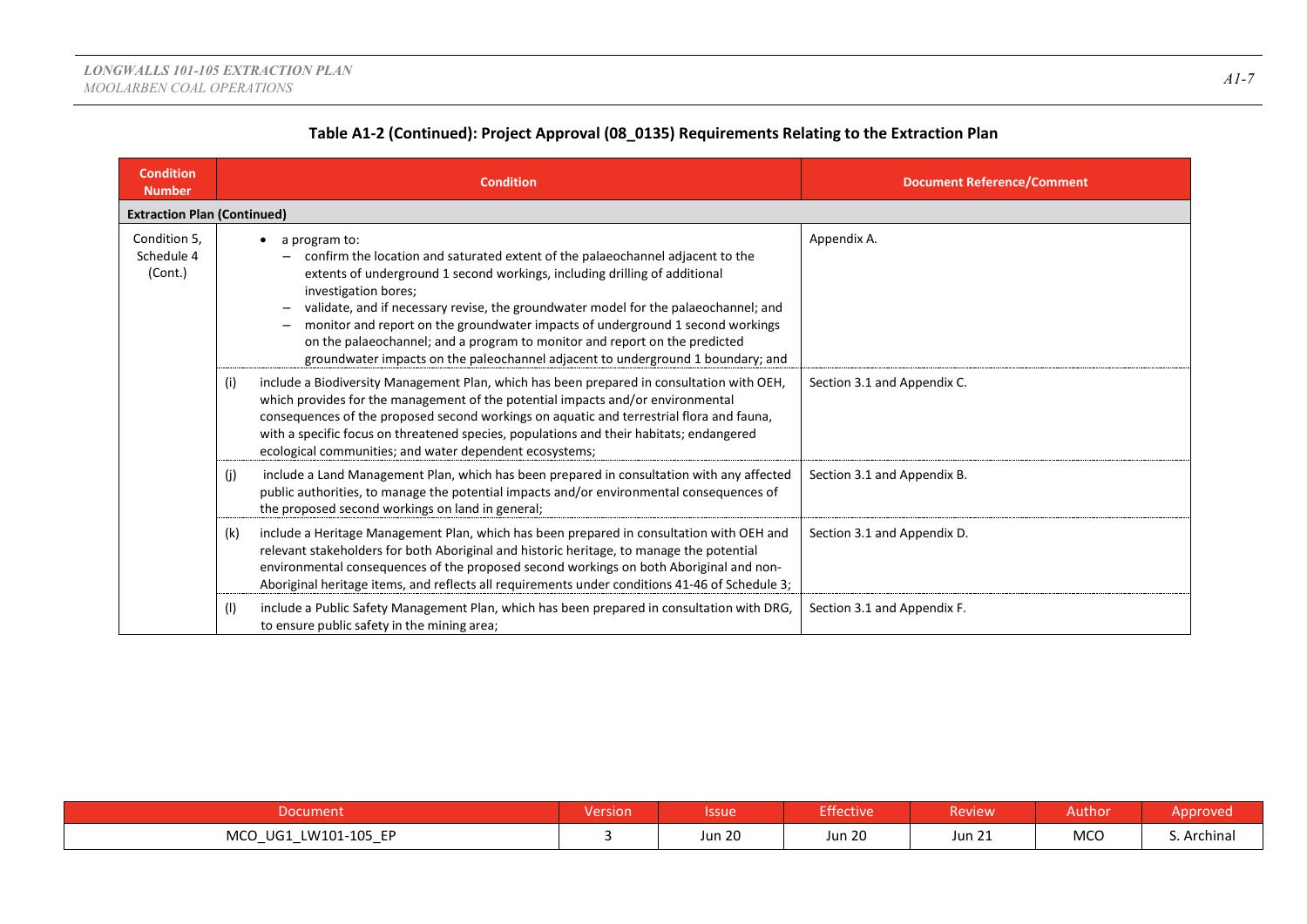| <b>Condition</b><br><b>Number</b>  | <b>Condition</b>                                                                                                                                                                                                                                  | <b>Document Reference/Comment</b>           |
|------------------------------------|---------------------------------------------------------------------------------------------------------------------------------------------------------------------------------------------------------------------------------------------------|---------------------------------------------|
| <b>Extraction Plan (Continued)</b> |                                                                                                                                                                                                                                                   |                                             |
| Condition 5,<br>Schedule 4         | include a Subsidence Monitoring Program, which has been prepared in consultation with<br>(m)<br>DRG, to:                                                                                                                                          | Section 3.4 and Appendix G.                 |
| (Cont.)                            | describe the on-going subsidence monitoring program;                                                                                                                                                                                              |                                             |
|                                    | provide data to assist with the management of the risks associated with subsidence;                                                                                                                                                               |                                             |
|                                    | validate the subsidence predictions;                                                                                                                                                                                                              |                                             |
|                                    | analyse the relationship between the predicted and resulting subsidence effects and<br>predicted and resulting impacts under the plan and any ensuing environmental<br>consequences; and                                                          |                                             |
|                                    | inform the contingency plan and adaptive management process;                                                                                                                                                                                      |                                             |
|                                    | include a contingency plan that expressly provides for adaptive management where<br>(n)<br>monitoring indicates that there has been an exceedance of any performance measure in<br>Tables 18 and 19, or where any such exceedance appears likely; | Sections 4.1 and 4.2 and Appendices A to F. |
|                                    | proposes appropriate revisions to the Rehabilitation Management Plan required under<br>(o)<br>condition 56 of Schedule 3; and                                                                                                                     | Sections 3.3 and 4.5.                       |
|                                    | include a program to collect sufficient baseline data for future Extraction Plans.<br>(p)                                                                                                                                                         | Attachment 3.                               |
| Condition 6,<br>Schedule 4         | The Proponent shall ensure that the management plans required under conditions $5(g)$ -(I)<br>above include:                                                                                                                                      | Appendices A to F.                          |
|                                    | an assessment of the potential environmental consequences of the Extraction Plan,<br>(a)<br>incorporating any relevant information that has been obtained since this approval; and                                                                |                                             |
|                                    | a detailed description of the measures that would be implemented to remediate predicted<br>(b)<br>impacts.                                                                                                                                        |                                             |

| Document                                                                                  | <b>Version</b> | Issue         | <b>Effective</b> | Review       | Author     | Approved    |
|-------------------------------------------------------------------------------------------|----------------|---------------|------------------|--------------|------------|-------------|
| <b>MCO</b><br>LW101-105 EP<br>UG1<br>$\overline{\phantom{0}}$<br>$\overline{\phantom{a}}$ |                | <b>Jun 20</b> | <b>Jun 20</b>    | 21<br>Jun 21 | <b>MCO</b> | د. Archinal |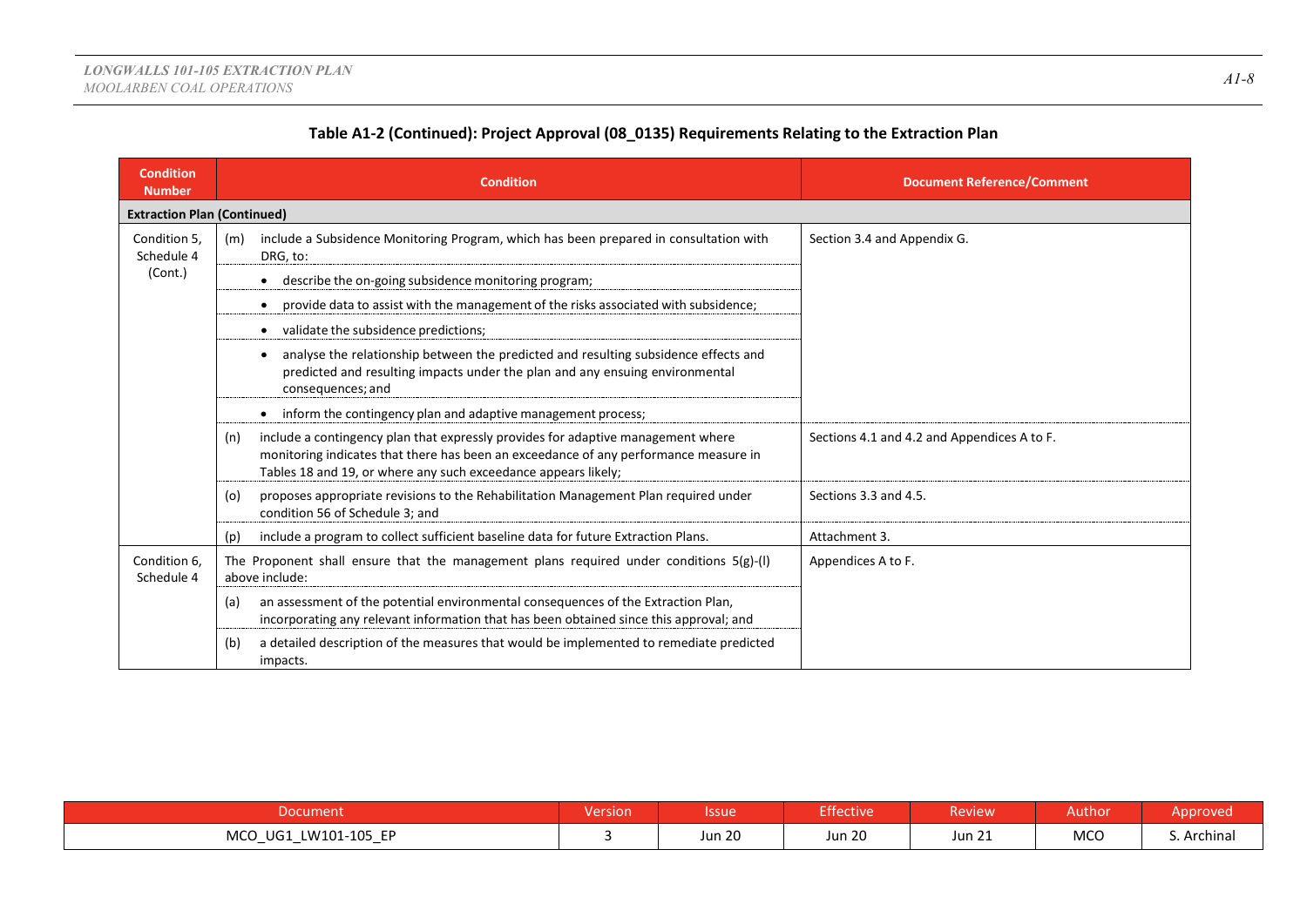|  | Table A1-2 (Continued): Project Approval (08_0135) Requirements Relating to the Extraction Plan |
|--|-------------------------------------------------------------------------------------------------|
|--|-------------------------------------------------------------------------------------------------|

| <b>Condition</b><br><b>Number</b>  | <b>Condition</b>                                                                                                                                                                                                                                                                                          | <b>Document Reference/Comment</b>                                                                                                                                                                                                                   |
|------------------------------------|-----------------------------------------------------------------------------------------------------------------------------------------------------------------------------------------------------------------------------------------------------------------------------------------------------------|-----------------------------------------------------------------------------------------------------------------------------------------------------------------------------------------------------------------------------------------------------|
| <b>First Workings</b>              |                                                                                                                                                                                                                                                                                                           |                                                                                                                                                                                                                                                     |
| Condition 7,<br>Schedule 4         | The Proponent may carry out first workings on site other than in accordance with an approved<br>Extraction Plan, provided that DRG is satisfied that the first workings are designed to remain long-term<br>stable and non-subsiding, except insofar as they may be impacted by approved second workings. | Confirmation from the Division of Resources and Energy was<br>provided on 24 March 2016, 31 August 2018 and 8 July 2019 that<br>the proposed first workings satisfied the requirements of<br>Condition 7, Schedule 4 of Project Approval (08 0135). |
|                                    | <b>Second Workings Under Palaeochannel</b>                                                                                                                                                                                                                                                                |                                                                                                                                                                                                                                                     |
| Condition 7A,<br>Schedule 4        | The Proponent shall ensure that the longwall panels of the project do not underlie any saturated<br>section of the palaeochannel in the vicinity of Wilpinjong Creek, unless it has demonstrated that it<br>has obtained the necessary water licences, to the satisfaction of the Secretary.              | Appendix A.                                                                                                                                                                                                                                         |
| <b>Payment of Reasonable Costs</b> |                                                                                                                                                                                                                                                                                                           |                                                                                                                                                                                                                                                     |
| Condition 8,<br>Schedule 4         | The Proponent shall pay all reasonable costs incurred by the department to engage suitably<br>qualified, experienced and independent experts to review the adequacy of any aspect of an<br><b>Extraction Plan.</b>                                                                                        | If required, MCO will pay all reasonable costs incurred by DPIE to<br>engage suitably qualified, experienced and independent experts<br>to review the adequacy of any aspect of the Extraction Plan.                                                |
| <b>Gas Drainage</b>                |                                                                                                                                                                                                                                                                                                           |                                                                                                                                                                                                                                                     |
| Condition 9,<br>Schedule 4         | The Proponent shall implement all reasonable and feasible measures to minimise the greenhouse<br>gas emissions from the underground mining operations to the satisfaction of the Secretary.                                                                                                               | MCO will manage greenhouse gas emissions from the UG1<br>Underground Mine in accordance with the approved Greenhouse<br><b>Gas Minimisation Plan.</b>                                                                                               |
| Condition 10,<br>Schedule 4        | Prior to carrying out underground mining operations, the Proponent shall submit an updated<br>Greenhouse Gas Minimisation Plan to the Secretary. This plan must:                                                                                                                                          | In March 2016, MCO submitted an updated Greenhouse Gas<br>Minimisation Plan to DP&E (now DPIE). The Greenhouse Gas                                                                                                                                  |
|                                    | identify options for minimising greenhouse gas emissions from underground mining<br>(a)<br>operations, with a particular focus on capturing and/or using these emissions;                                                                                                                                 | Minimisation Plan was approved by DPIE in March 2016.                                                                                                                                                                                               |
|                                    | investigate the feasibility of implementing each option;<br>(b)                                                                                                                                                                                                                                           |                                                                                                                                                                                                                                                     |
|                                    | (c)<br>propose the measures that would be implemented in the short to medium term on site; and                                                                                                                                                                                                            |                                                                                                                                                                                                                                                     |
|                                    | include a research program to inform the continuous improvement of the greenhouse gas<br>(d)<br>minimisation measures on site.                                                                                                                                                                            |                                                                                                                                                                                                                                                     |

| <b>Document</b>                                                    | Version | <b>Ssue</b>   | <b>Effective</b> | <b>Review</b> | Author | pprovec     |
|--------------------------------------------------------------------|---------|---------------|------------------|---------------|--------|-------------|
| LW101-105 EP<br><b>MCO</b><br>UG1<br>_<br>$\overline{\phantom{0}}$ |         | <b>Jun 20</b> | <b>Jun 20</b>    | <b>Jun 21</b> | MCO    | S. Archinal |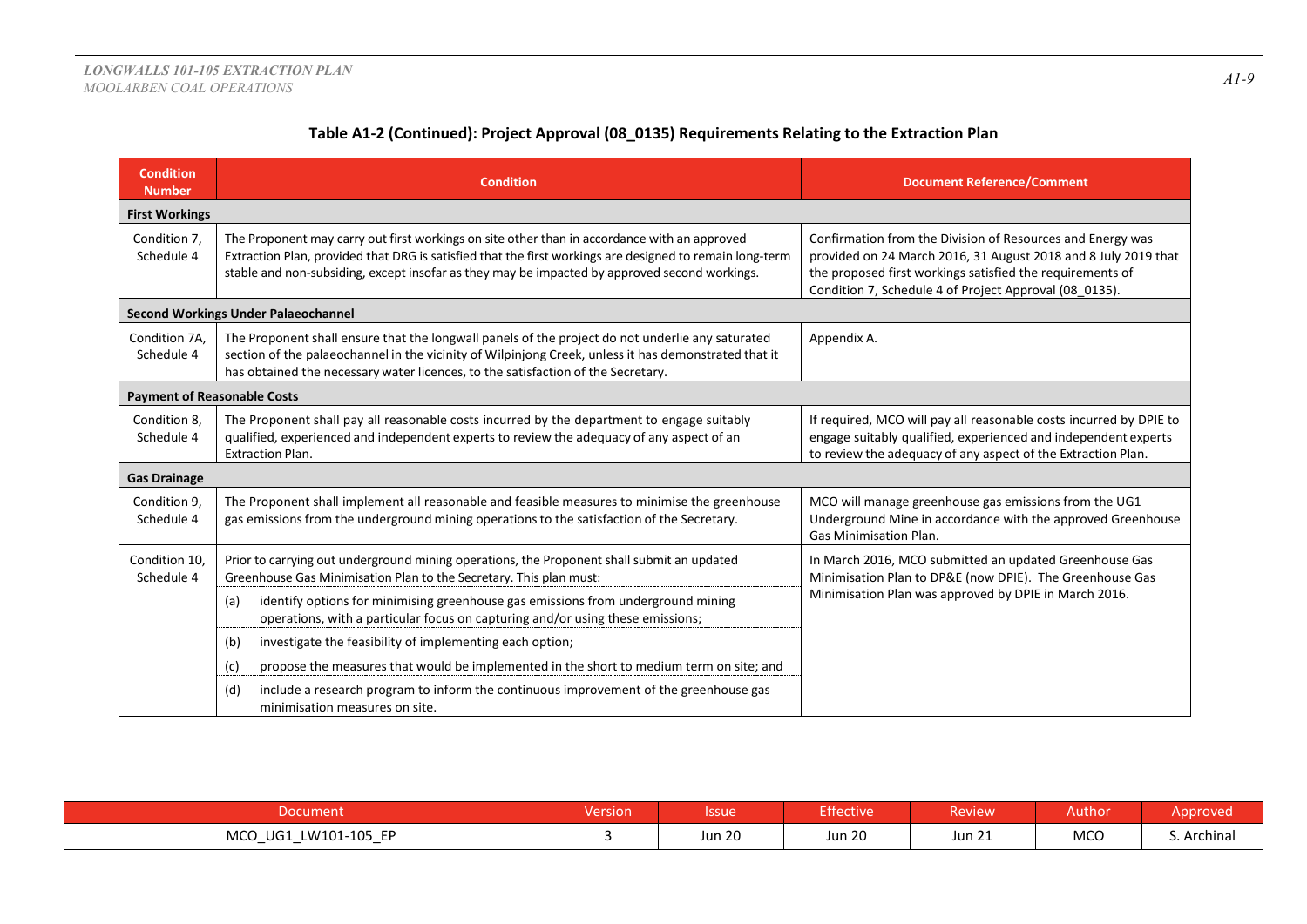| <b>Condition</b><br><b>Number</b> | <b>Condition</b>                                                                                                                                                                                                                                                                                                                                                                                                                                                                                   | <b>Document Reference/Comment</b>  |
|-----------------------------------|----------------------------------------------------------------------------------------------------------------------------------------------------------------------------------------------------------------------------------------------------------------------------------------------------------------------------------------------------------------------------------------------------------------------------------------------------------------------------------------------------|------------------------------------|
|                                   | Mining Lease 1605 and 1606                                                                                                                                                                                                                                                                                                                                                                                                                                                                         |                                    |
| 7                                 | Rehabilitation                                                                                                                                                                                                                                                                                                                                                                                                                                                                                     |                                    |
|                                   | Disturbed land must be rehabilitated to a sustainable/agreed end land use to the satisfaction of the Director-<br>General.                                                                                                                                                                                                                                                                                                                                                                         | Section 3.3 and 4.5.               |
| 8<br>(amended)                    | The lease holder must not undertake any underground mining operations that may cause subsidence except<br>(b)<br>in accordance with an approved Extraction Plan.                                                                                                                                                                                                                                                                                                                                   | This Extraction Plan.              |
|                                   | The lease holder must ensure that the approved Extraction Plan provides for the effective management of<br>(c)<br>risks associated with any subsidence resulting from mining operations carried out under this lease.                                                                                                                                                                                                                                                                              | Section 2.2 and Appendices A to F. |
|                                   | The lease holder must notify the Secretary within 48 hours of any:<br>(d)                                                                                                                                                                                                                                                                                                                                                                                                                          | Section 4.3.                       |
|                                   | incident caused by subsidence which has a potential to expose any person to health and safety risks;<br>(i)                                                                                                                                                                                                                                                                                                                                                                                        |                                    |
|                                   | significant deviation from the predicted nature, magnitude, distribution, timing and duration of<br>(ii)<br>subsidence effects, and of the potential impacts and consequences of those deviations on built features<br>and the health and safety of any person; or                                                                                                                                                                                                                                 |                                    |
|                                   | significant failure or malfunction of a monitoring device or risk control measure set out in the approved<br>(iii)<br><b>Extraction Plan addressing:</b>                                                                                                                                                                                                                                                                                                                                           |                                    |
|                                   | built features;<br>А.                                                                                                                                                                                                                                                                                                                                                                                                                                                                              |                                    |
|                                   | В.<br>public safety; or                                                                                                                                                                                                                                                                                                                                                                                                                                                                            |                                    |
|                                   | subsidence monitoring.<br>C.                                                                                                                                                                                                                                                                                                                                                                                                                                                                       |                                    |
| 16                                | Safety                                                                                                                                                                                                                                                                                                                                                                                                                                                                                             |                                    |
|                                   | Operations must be carried out in a manner that ensures the safety of persons or stock in the vicinity of the<br>operations. All drill holes shafts and excavations must be appropriately protected, to the satisfaction of the<br>Director-General, to ensure that access to them by persons and stock is restricted. Abandoned shafts and<br>excavations opened up or used by the lease holder must be filled in or otherwise rendered safe to a standard<br>acceptable to the Director-General. | Appendix F.                        |

| Document                                                             | . .<br>Version | <b>Issue</b>  | <b>Effective</b>        | <b>Review</b>    | Author             | Approved    |
|----------------------------------------------------------------------|----------------|---------------|-------------------------|------------------|--------------------|-------------|
| <b>MCO</b><br>LW101-105 EP<br>UG1<br>. —<br>$\overline{\phantom{0}}$ |                | <b>Jun 20</b> | $\sim$ $\sim$<br>Jun 20 | $\sim$<br>Jun 21 | <b>MCO</b><br>$ -$ | S. Archinal |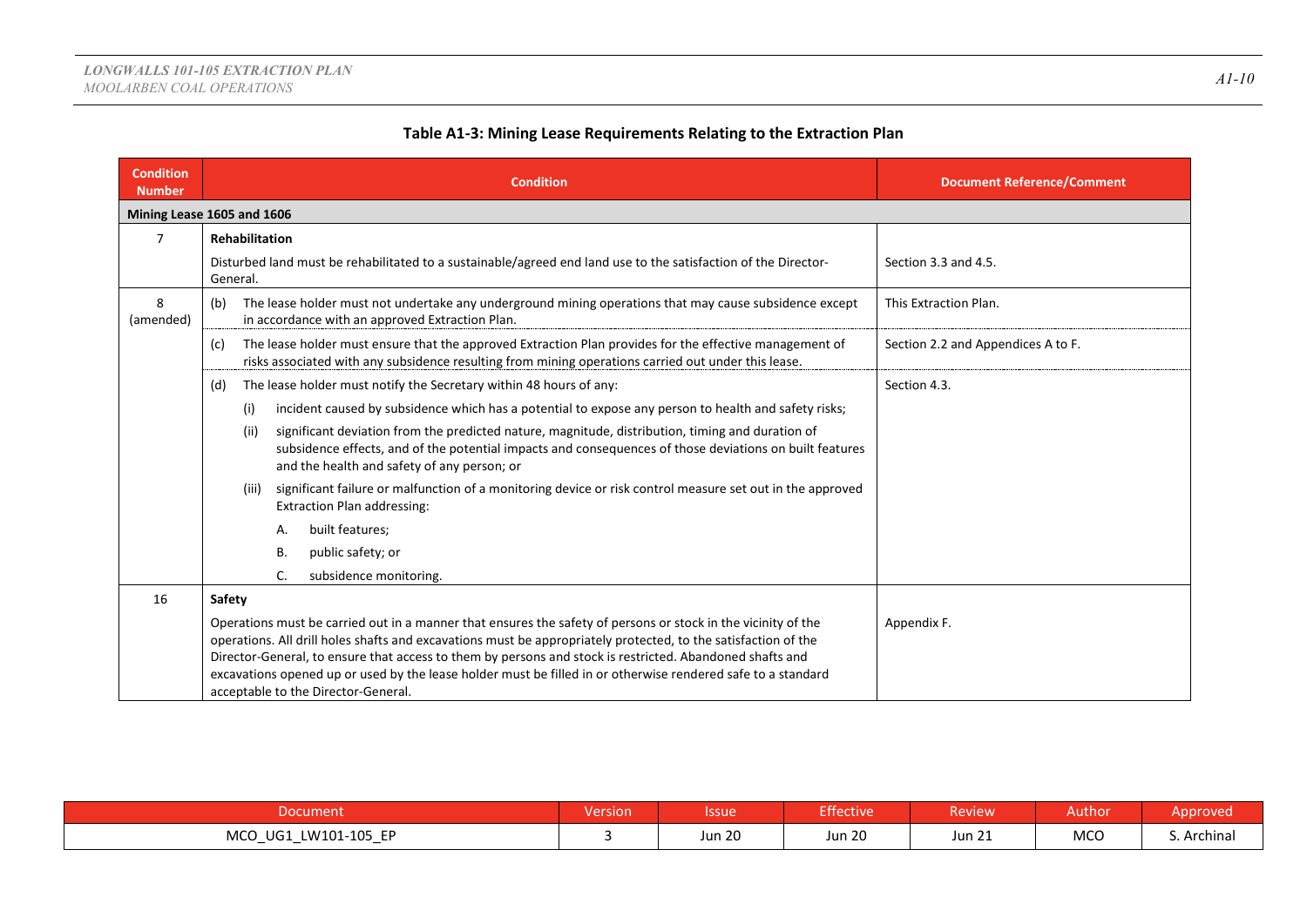| <b>Condition</b><br><b>Number</b> | <b>Condition</b>                                                                                                                                                                                                                                                                                                                                                                                                                                                                                                          | <b>Document Reference/Comment</b>  |
|-----------------------------------|---------------------------------------------------------------------------------------------------------------------------------------------------------------------------------------------------------------------------------------------------------------------------------------------------------------------------------------------------------------------------------------------------------------------------------------------------------------------------------------------------------------------------|------------------------------------|
|                                   | Mining Lease 1605 and 1606 (Continued)                                                                                                                                                                                                                                                                                                                                                                                                                                                                                    |                                    |
| 18                                | <b>Prevention of Soil Erosion and Pollution</b>                                                                                                                                                                                                                                                                                                                                                                                                                                                                           |                                    |
|                                   | Operations must be carried out in a manner that does not cause or aggravate air pollution, water pollution<br>(including sedimentation) or soil contamination or erosion, unless otherwise authorised by a relevant approval, and<br>in accordance with an accepted Mining Operations Plan. For the purpose of this condition, water shall be taken to<br>include any watercourse, waterbody or groundwaters. The lease holder must observe and perform any instructions<br>given by the Director-General in this regard. | Appendices A and B.                |
| 19                                | <b>Transmission lines, Communication Lines and Pipelines</b>                                                                                                                                                                                                                                                                                                                                                                                                                                                              |                                    |
|                                   | Operations must not interfere with or impair the stability or efficiency of any transmission line, communication line,<br>pipeline or any other utility on the lease area without the prior written approval of the Director-General and<br>subject to any conditions he may stipulate.                                                                                                                                                                                                                                   | Appendix E.                        |
| 22                                | <b>Roads and Tracks</b>                                                                                                                                                                                                                                                                                                                                                                                                                                                                                                   |                                    |
|                                   | Access tracks must be kept to a minimum and be positioned so that they do not cause any unnecessary damage to<br>the land. Temporary access tracks must be ripped, topsoiled and revegetated as soon as possible after they are no<br>longer required for mining operations. The design and construction of access tracks must be in accordance with<br>specifications fixed by the Department of Climate Change and Environment.                                                                                         | Appendices B and E.                |
| <b>Mining Lease 1628</b>          |                                                                                                                                                                                                                                                                                                                                                                                                                                                                                                                           |                                    |
| 7                                 | <b>Rehabilitation</b>                                                                                                                                                                                                                                                                                                                                                                                                                                                                                                     |                                    |
|                                   | Disturbed land must be rehabilitated to a sustainable/agreed end land use to the satisfaction of the Director-<br>General.                                                                                                                                                                                                                                                                                                                                                                                                | Section 3.3 and 4.5.               |
| 8<br>(amended)                    | The lease holder must not undertake any underground mining operations that may cause subsidence except<br>(b)<br>in accordance with an approved Extraction Plan.                                                                                                                                                                                                                                                                                                                                                          | This Extraction Plan.              |
|                                   | The lease holder must ensure that the approved Extraction Plan provides for the effective management of<br>(c)<br>risks associated with any subsidence resulting from mining operations carried out under this lease.                                                                                                                                                                                                                                                                                                     | Section 2.2 and Appendices A to F. |

| Document                                                                                  | <b>Version</b> | Issue         | <b>Effective</b> | <b>Review</b>    | Author     | Approved    |
|-------------------------------------------------------------------------------------------|----------------|---------------|------------------|------------------|------------|-------------|
| <b>MCO</b><br>LW101-105 EP<br>UG1<br>$\overline{\phantom{0}}$<br>$\overline{\phantom{0}}$ |                | <b>Jun 20</b> | <b>Jun 20</b>    | $\sim$<br>Jun 21 | <b>MCO</b> | S. Archinal |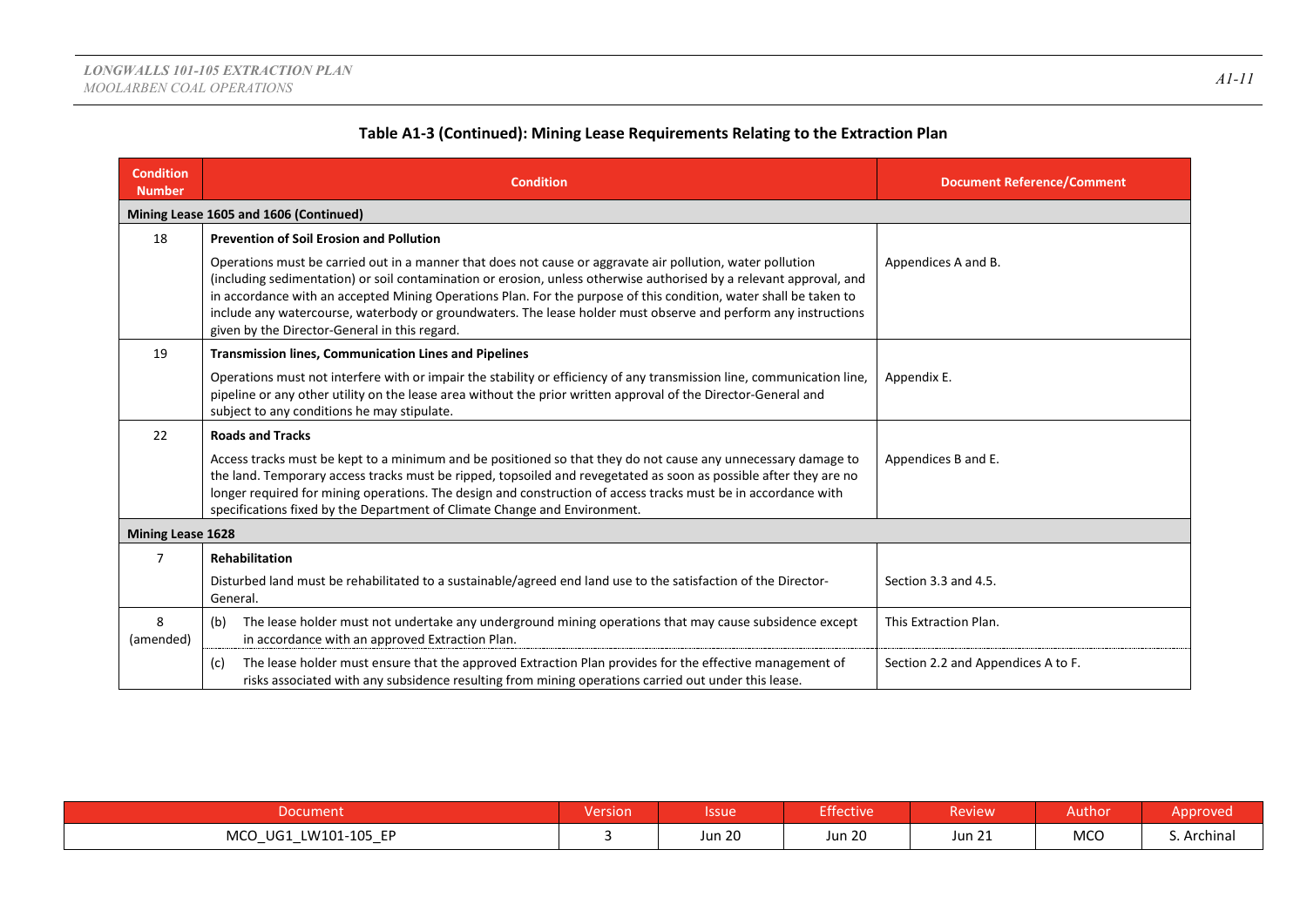|  | Table A1-3 (Continued): Mining Lease Requirements Relating to the Extraction Plan |
|--|-----------------------------------------------------------------------------------|
|--|-----------------------------------------------------------------------------------|

| <b>Condition</b><br><b>Number</b> |        |       | <b>Condition</b>                                                                                                                                                                                                                                                                                                                                                                                                                                                                                                          | <b>Document Reference/Comment</b> |
|-----------------------------------|--------|-------|---------------------------------------------------------------------------------------------------------------------------------------------------------------------------------------------------------------------------------------------------------------------------------------------------------------------------------------------------------------------------------------------------------------------------------------------------------------------------------------------------------------------------|-----------------------------------|
| Mining Lease 1628 (Continued)     |        |       |                                                                                                                                                                                                                                                                                                                                                                                                                                                                                                                           |                                   |
| 8                                 | (d)    |       | The lease holder must notify the Secretary within 48 hours of any:                                                                                                                                                                                                                                                                                                                                                                                                                                                        | Section 4.3.                      |
| (amended)<br>(Cont.)              |        | (i)   | incident caused by subsidence which has a potential to expose any person to health and safety risks;                                                                                                                                                                                                                                                                                                                                                                                                                      |                                   |
|                                   |        | (ii)  | significant deviation from the predicted nature, magnitude, distribution, timing and duration of<br>subsidence effects, and of the potential impacts and consequences of those deviations on built features<br>and the health and safety of any person; or                                                                                                                                                                                                                                                                |                                   |
|                                   |        | (iii) | significant failure or malfunction of a monitoring device or risk control measure set out in the approved<br><b>Extraction Plan addressing:</b>                                                                                                                                                                                                                                                                                                                                                                           |                                   |
|                                   |        |       | built features;<br>А.                                                                                                                                                                                                                                                                                                                                                                                                                                                                                                     |                                   |
|                                   |        |       | public safety; or<br>В.                                                                                                                                                                                                                                                                                                                                                                                                                                                                                                   |                                   |
|                                   |        |       | C.<br>subsidence monitoring.                                                                                                                                                                                                                                                                                                                                                                                                                                                                                              |                                   |
| 16                                | Safety |       |                                                                                                                                                                                                                                                                                                                                                                                                                                                                                                                           |                                   |
|                                   |        |       | Operations must be carried out in a manner that ensures the safety of persons or stock in the vicinity of the<br>operations. All drill holes shafts and excavations must be appropriately protected, to the satisfaction of the<br>Director-General, to ensure that access to them by persons and stock is restricted. Abandoned shafts and<br>excavations opened up or used by the lease holder must be filled in or otherwise rendered safe to a standard<br>acceptable to the Director-General.                        | Appendix F.                       |
| 18                                |        |       | <b>Prevention of Soil Erosion and Pollution</b>                                                                                                                                                                                                                                                                                                                                                                                                                                                                           |                                   |
|                                   |        |       | Operations must be carried out in a manner that does not cause or aggravate air pollution, water pollution<br>(including sedimentation) or soil contamination or erosion, unless otherwise authorised by a relevant approval, and<br>in accordance with an accepted Mining Operations Plan. For the purpose of this condition, water shall be taken to<br>include any watercourse, waterbody or groundwaters. The lease holder must observe and perform any instructions<br>given by the Director-General in this regard. | Appendices A and B.               |
| 19                                |        |       | <b>Transmission lines, Communication Lines and Pipelines</b>                                                                                                                                                                                                                                                                                                                                                                                                                                                              |                                   |
|                                   |        |       | Operations must not interfere with or impair the stability or efficiency of any transmission line, communication line,<br>pipeline or any other utility on the lease area without the prior written approval of the Director-General and<br>subject to any conditions he may stipulate.                                                                                                                                                                                                                                   | Appendix E.                       |

|                                                                          | . .<br><b>Version</b> | <b>Ssue</b>   | Effective     | <b>Review</b> | Author | Approved    |
|--------------------------------------------------------------------------|-----------------------|---------------|---------------|---------------|--------|-------------|
| LW101-105 EP<br><b>MCO</b><br>UG1<br>$\overline{\phantom{0}}$<br>__<br>- |                       | <b>Jun 20</b> | <b>Jun 20</b> | <b>Jun 21</b> | MCO    | S. Archinal |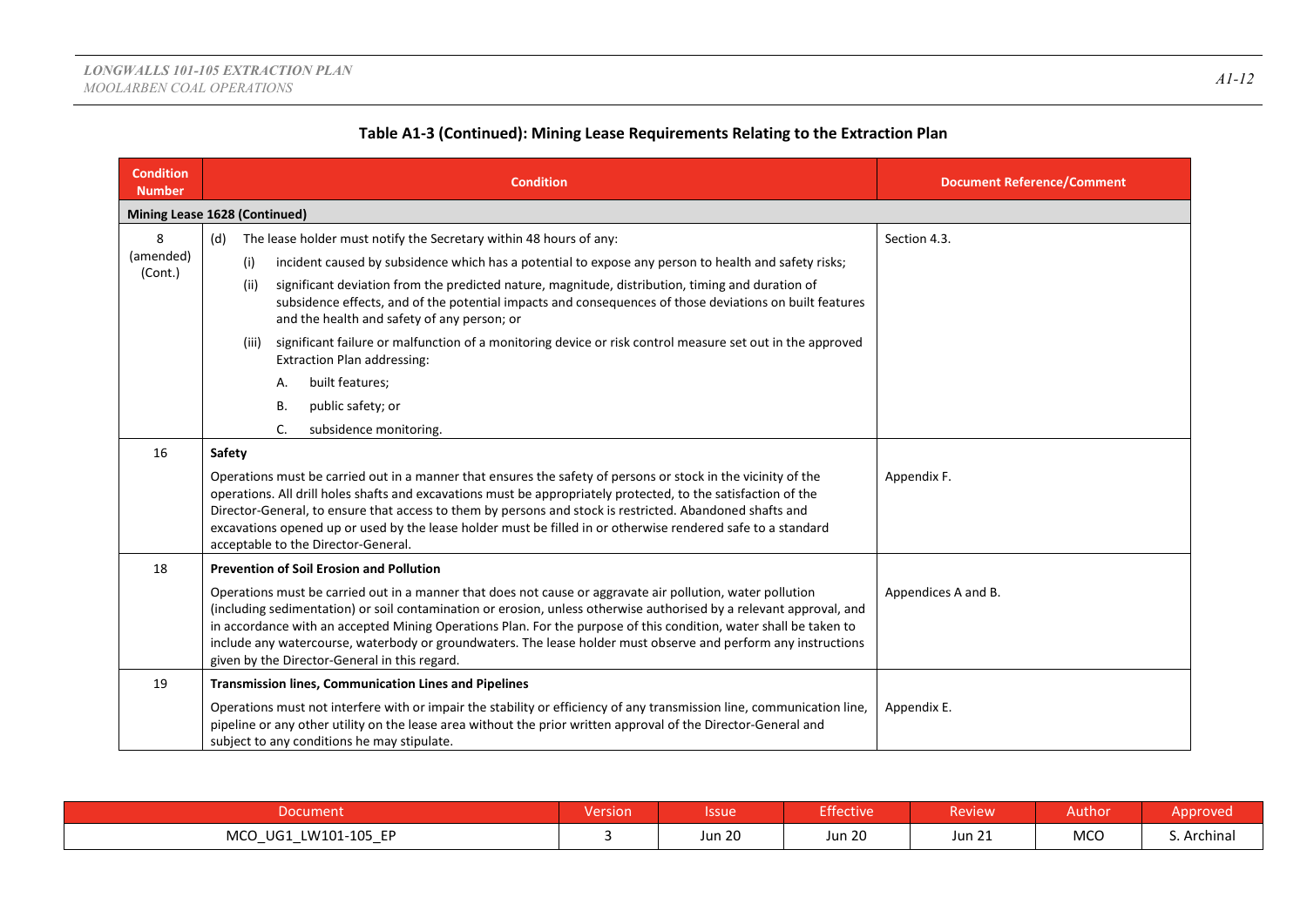| <b>Condition</b><br><b>Number</b> | <b>Condition</b>                                                                                                                                                                                                                                                                                                                                                                                                                  | <b>Document Reference/Comment</b>  |
|-----------------------------------|-----------------------------------------------------------------------------------------------------------------------------------------------------------------------------------------------------------------------------------------------------------------------------------------------------------------------------------------------------------------------------------------------------------------------------------|------------------------------------|
|                                   | Mining Lease 1628 (Continued)                                                                                                                                                                                                                                                                                                                                                                                                     |                                    |
| 22                                | <b>Roads and Tracks</b>                                                                                                                                                                                                                                                                                                                                                                                                           |                                    |
|                                   | Access tracks must be kept to a minimum and be positioned so that they do not cause any unnecessary damage to<br>the land. Temporary access tracks must be ripped, topsoiled and revegetated as soon as possible after they are no<br>longer required for mining operations. The design and construction of access tracks must be in accordance with<br>specifications fixed by the Department of Environment and Climate Change. | Appendices B and E.                |
| Mining Lease 1691                 |                                                                                                                                                                                                                                                                                                                                                                                                                                   |                                    |
| $\overline{7}$                    | <b>Rehabilitation</b>                                                                                                                                                                                                                                                                                                                                                                                                             |                                    |
|                                   | Any disturbance as a result of activities under this lease must be rehabilitated to the satisfaction of the Director-<br>General.                                                                                                                                                                                                                                                                                                 | Sections 3.3 and 4.5.              |
| 8                                 | The lease holder must not undertake any underground mining operations that may cause subsidence except<br>(b)<br>in accordance with an approved Extraction Plan.                                                                                                                                                                                                                                                                  | This Extraction Plan.              |
|                                   | The lease holder must ensure that the approved Extraction Plan provides for the effective management of<br>(c)<br>risks associated with any subsidence resulting from mining operations carried out under this lease.                                                                                                                                                                                                             | Section 2.2 and Appendices A to F. |
|                                   | The lease holder must notify the Secretary within 48 hours of any:<br>(d)                                                                                                                                                                                                                                                                                                                                                         | Section 4.3.                       |
|                                   | incident caused by subsidence which has a potential to expose any person to health and safety risks;<br>(i)                                                                                                                                                                                                                                                                                                                       |                                    |
|                                   | significant deviation from the predicted nature, magnitude, distribution, timing and duration of<br>(ii)<br>subsidence effects, and of the potential impacts and consequences of those deviations on built features<br>and the health and safety of any person; or                                                                                                                                                                |                                    |
|                                   | significant failure or malfunction of a monitoring device or risk control measure set out in the approved<br>(iii)<br><b>Extraction Plan addressing:</b>                                                                                                                                                                                                                                                                          |                                    |
|                                   | built features;<br>Α.                                                                                                                                                                                                                                                                                                                                                                                                             |                                    |
|                                   | public safety; or<br>В.                                                                                                                                                                                                                                                                                                                                                                                                           |                                    |
|                                   | subsidence monitoring.<br>C.                                                                                                                                                                                                                                                                                                                                                                                                      |                                    |

| <b>Nocument</b>                                                                            | <b>Version</b> | <b>Issue</b>  | Effective     | <b>Review</b>        | Authon     | pprovec  |
|--------------------------------------------------------------------------------------------|----------------|---------------|---------------|----------------------|------------|----------|
| ED<br>LW101-105 .<br>UG1<br><b>MCO</b><br>$-$<br>$\sim$ $\sim$<br>$\overline{\phantom{0}}$ |                | <b>Jun 20</b> | <b>Jun 20</b> | $^{\circ}$<br>Jun 21 | <b>MCO</b> | Archinal |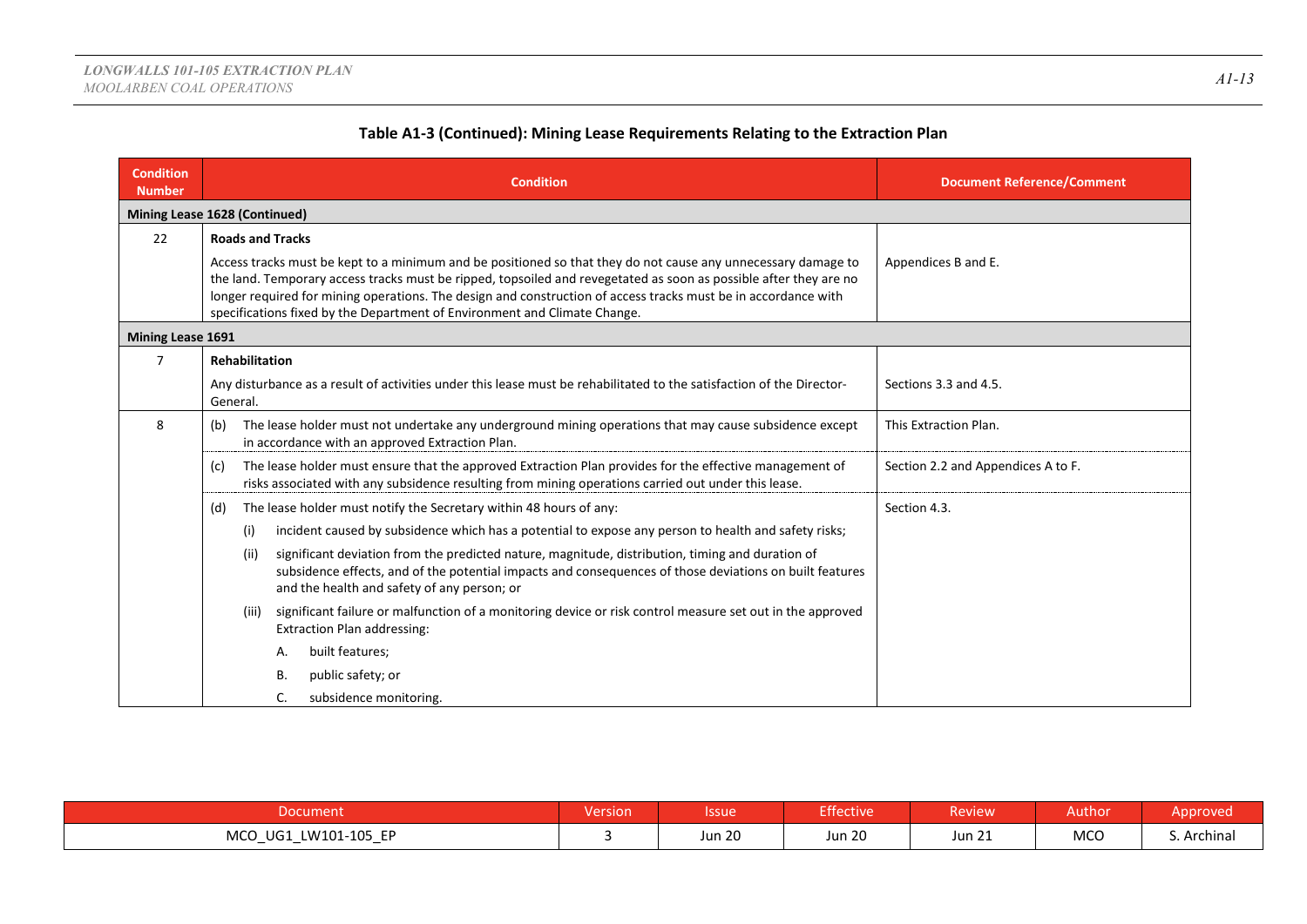| <b>Condition</b><br><b>Number</b> | <b>Condition</b>                                                                                                                                                                                                                                                                                                                                                                                                                                                                                                                             | <b>Document Reference/Comment</b> |
|-----------------------------------|----------------------------------------------------------------------------------------------------------------------------------------------------------------------------------------------------------------------------------------------------------------------------------------------------------------------------------------------------------------------------------------------------------------------------------------------------------------------------------------------------------------------------------------------|-----------------------------------|
|                                   | Mining Lease 1691 (Continued)                                                                                                                                                                                                                                                                                                                                                                                                                                                                                                                |                                   |
| 11                                | Safety                                                                                                                                                                                                                                                                                                                                                                                                                                                                                                                                       |                                   |
|                                   | Operations must be carried out in a manner that ensures the safety of persons or stock in the vicinity of the<br>operations. All drill holes shafts and excavations must be appropriately protected, to the satisfaction of the<br>Director-General, to ensure that access to them by persons and stock is restricted. Abandoned shafts and<br>excavations opened up or used by the lease holder must be notified in writing to the Department and filled in or<br>otherwise rendered safe to a standard acceptable to the Director-General. | Appendix F.                       |
| 13                                | <b>Transmission lines, Communication Lines and Pipelines</b><br>Operations must not interfere with or impair the stability or efficiency of any transmission line, communication line,<br>pipeline or any other utility on the lease area without the prior written approval of the Director-General and<br>subject to any conditions stipulated.                                                                                                                                                                                            | Appendix E.                       |
| <b>Mining Lease 1715</b>          |                                                                                                                                                                                                                                                                                                                                                                                                                                                                                                                                              |                                   |
|                                   | <b>Rehabilitation</b>                                                                                                                                                                                                                                                                                                                                                                                                                                                                                                                        |                                   |
|                                   | Any disturbance resulting from the activities carried out under this mining lease must be rehabilitated to the<br>satisfaction of the Minister.                                                                                                                                                                                                                                                                                                                                                                                              | Sections 3.3 and 4.5.             |

| Document                                                                                              | Version | <b>ssue</b>   | <b>Effective</b> | Review           | Author     | Approved    |
|-------------------------------------------------------------------------------------------------------|---------|---------------|------------------|------------------|------------|-------------|
| <b>MCO</b><br>LW101-105 EP<br>UG1<br><u>—</u><br>$\overline{\phantom{0}}$<br>$\overline{\phantom{0}}$ |         | <b>Jun 20</b> | <b>Jun 20</b>    | $\sim$<br>Jun 21 | <b>MCO</b> | S. Archinal |